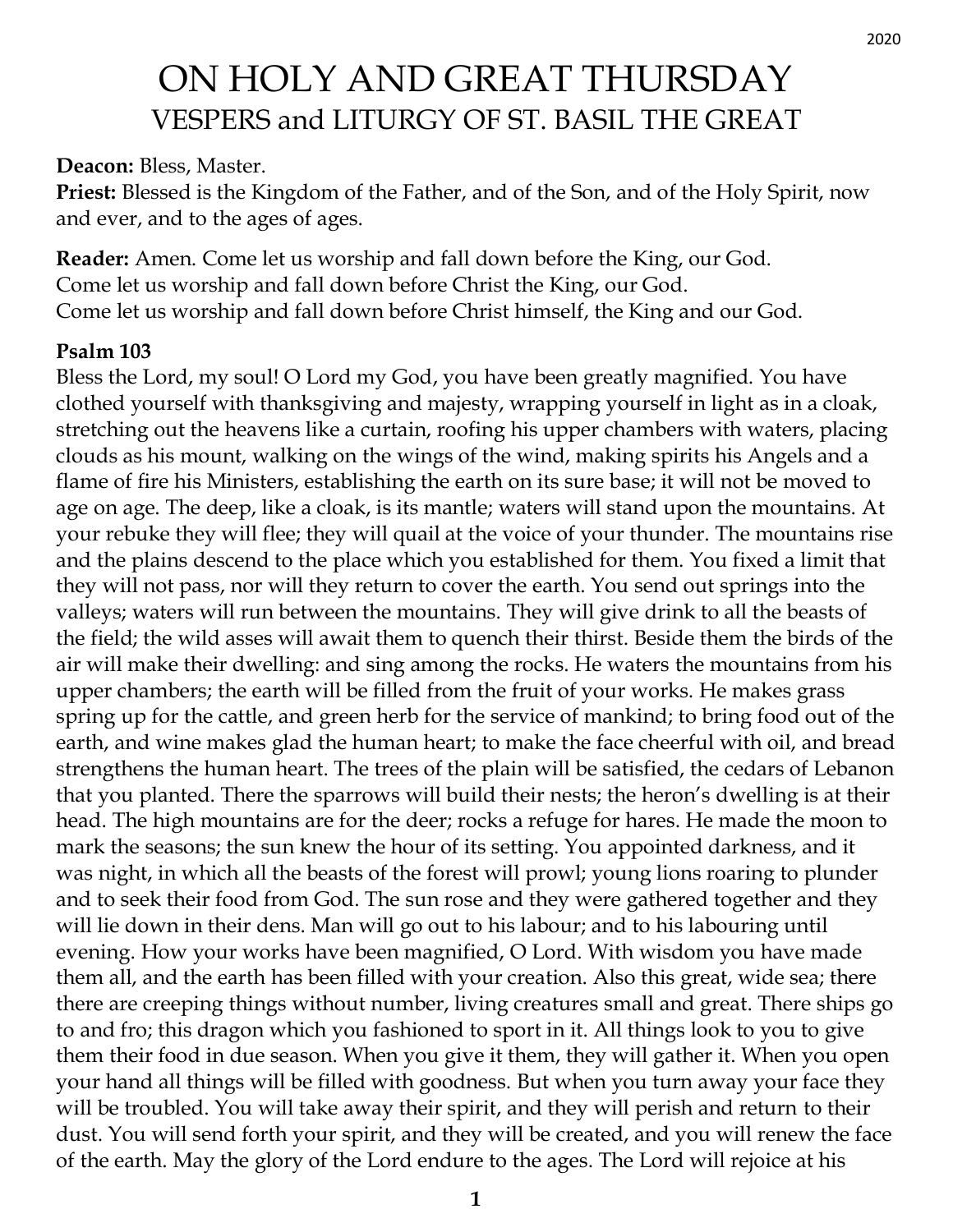works. He looks upon the earth and makes it tremble. He touches the mountains, and they smoke. I will sing to the Lord while I live; I will praise my God while I exist. May my words be pleasing to him. While as for me, I shall rejoice in the Lord. O that sinners might perish from the earth, and the wicked, so that they are no more. Bless the Lord, my soul! The sun knew the hour of its setting: you made darkness, and it was night. How your works have been magnified, O Lord. With wisdom you have made them all! Glory to the Father and to the Son and to the Holy Spirit, now and ever, and to the ages of ages. Amen.

Alleluia, Alleluia, Alleluia. Glory to you, O God. (x3)

#### **Litany of Peace**

**Deacon/Priest:** In peace let us pray to the Lord.

**Reader:** Lord, have mercy. (and after each petition)

For the peace from above and for the salvation of our souls, let us pray to the Lord.

For the peace of the whole world, for the stability of the holy Churches of God, and for the union of all, let us pray to the Lord.

For this holy house and for those who enter it with faith, reverence, and the fear of God, let us pray to the Lord.

For our archbishop and father  $\_\_\_\_$  for the honorable priesthood, the diaconate in Christ, for all the clergy and the people, let us pray to the Lord.

For the civil authorities of this country and for those serving in its armed forces, let us pray to the Lord.

For this city, for every monastery, city, and countryside, and for those who in faith dwell in them, let us pray to the Lord.

For good temperance of the air, abundance of the fruits of the earth, and for peaceful seasons, let us pray to the Lord.

For travelers by land, sea, and air, the sick, the suffering, the imprisoned, and for their salvation, let us pray to the Lord.

For our deliverance from all affliction, wrath, danger, and necessity, let us pray to the Lord.

Help us, save us, have mercy on us, and keep us, O God, by your grace.

Remembering our all-holy, pure, most blessed, and glorious Lady, the Birthgiver of God and ever-virgin Mary, with all the saints, let us offer ourselves and one another, and our whole life to Christ God.

**Reader:** To You, O Lord.

**Priest:** For to you is due all glory, honor, and worship, to the Father and to the Son and to the Holy Spirit, now and ever and to the ages of ages. **Reader:** Amen.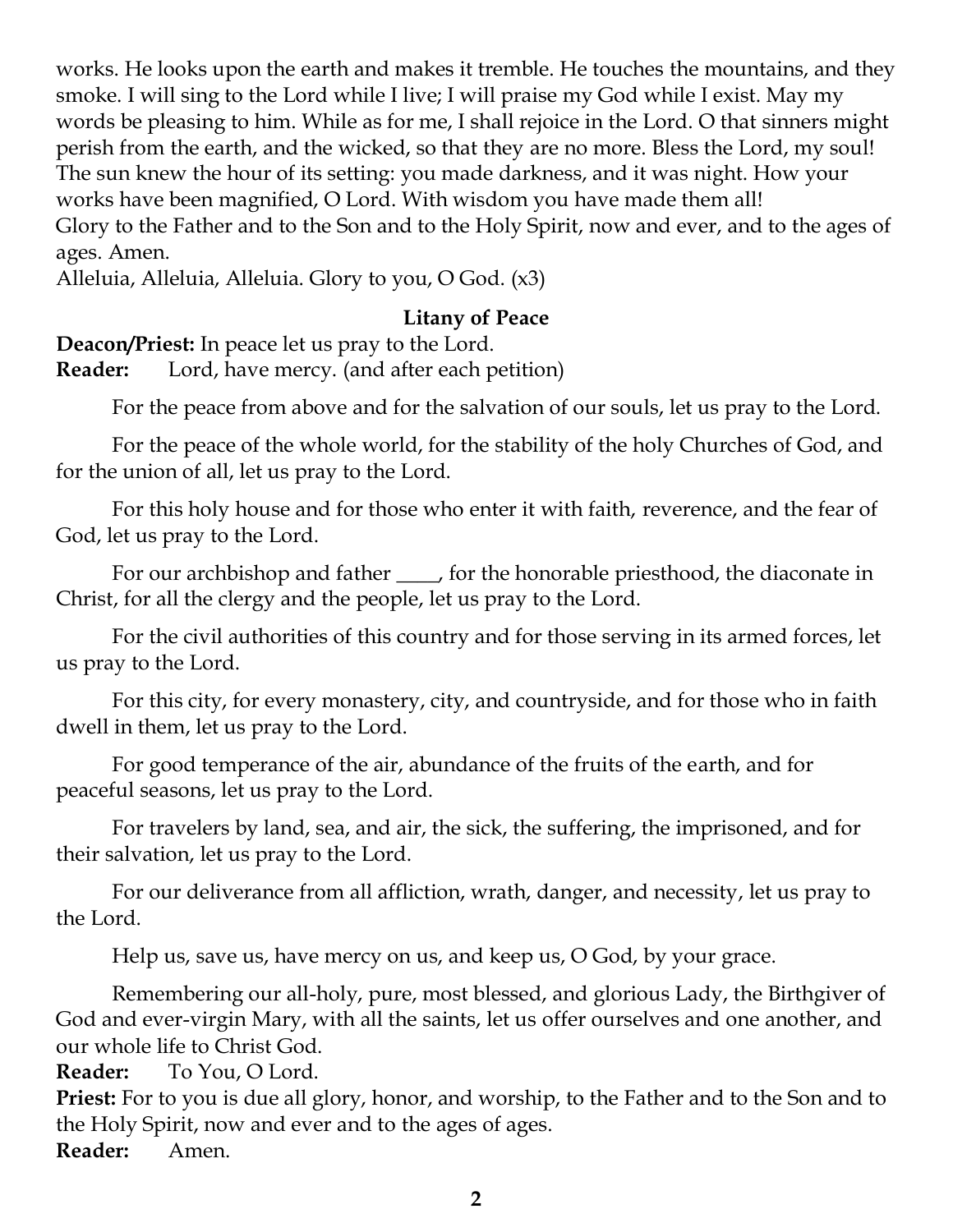*We begin Lord, I have cried in Tone 2 and we insert the Stichera from Lauds, doubling them.* **Psalm 140**

Lord, I have cried to you, hear me; hear me, O Lord. Lord, I have cried to you, hear me. Give heed to the voice of my supplication when I cry to you. Hear me, O Lord.

Let my prayer be directed like incense before you: the lifting up of my hands be an evening sacrifice. Hear me, O Lord.

[A] Set a guard, O Lord, on my mouth: and a strong door about my lips.

[B] Do not incline my heart to evil words: to make excuses for my sins.

[A] With those who work iniquity: let me not unite with their elect. [B] The just will chastise me with mercy and reprove me: but let not the oil of sinners anoint my head.

[A] For yet my prayer shall be in their pleasures: their judges have been swallowed up near the rock.

[B] They will hear my words for they are sweet: as a clod of earth is crushed upon the ground their bones have been scattered at the mouth of Hell.

[A] For my eyes look to you, O Lord, my Lord: I have hoped in you, do not take away my soul.

[B] Keep me from the snare that they have hidden for me: and from the traps of evil-doers.

[A] The sinners will fall into their own net: I am alone until I pass by.

# **Psalm 141**

[B] With my voice I cried to the Lord: with my voice I entreated the Lord.

[A] I will pour out my entreaty before him: and tell him all my trouble.

[B] When my spirit was faint: you knew my path.

[A] In the way where I walked: they had hidden a snare for me.

[B] I looked to my right hand and saw: but there was none who knew me.

[A] Escape is gone from me: and there is none who seeks for my soul.

[B] I cried to you, Lord, I said, 'You are my hope: my portion in the land of the living.'

[A] Give heed to my supplication: for I am brought very low.

[B] Deliver me from those who persecute me: for they are too strong for me.

*For 10 verses. From the Triodion. We use those sung at Lauds, doubling the first four.*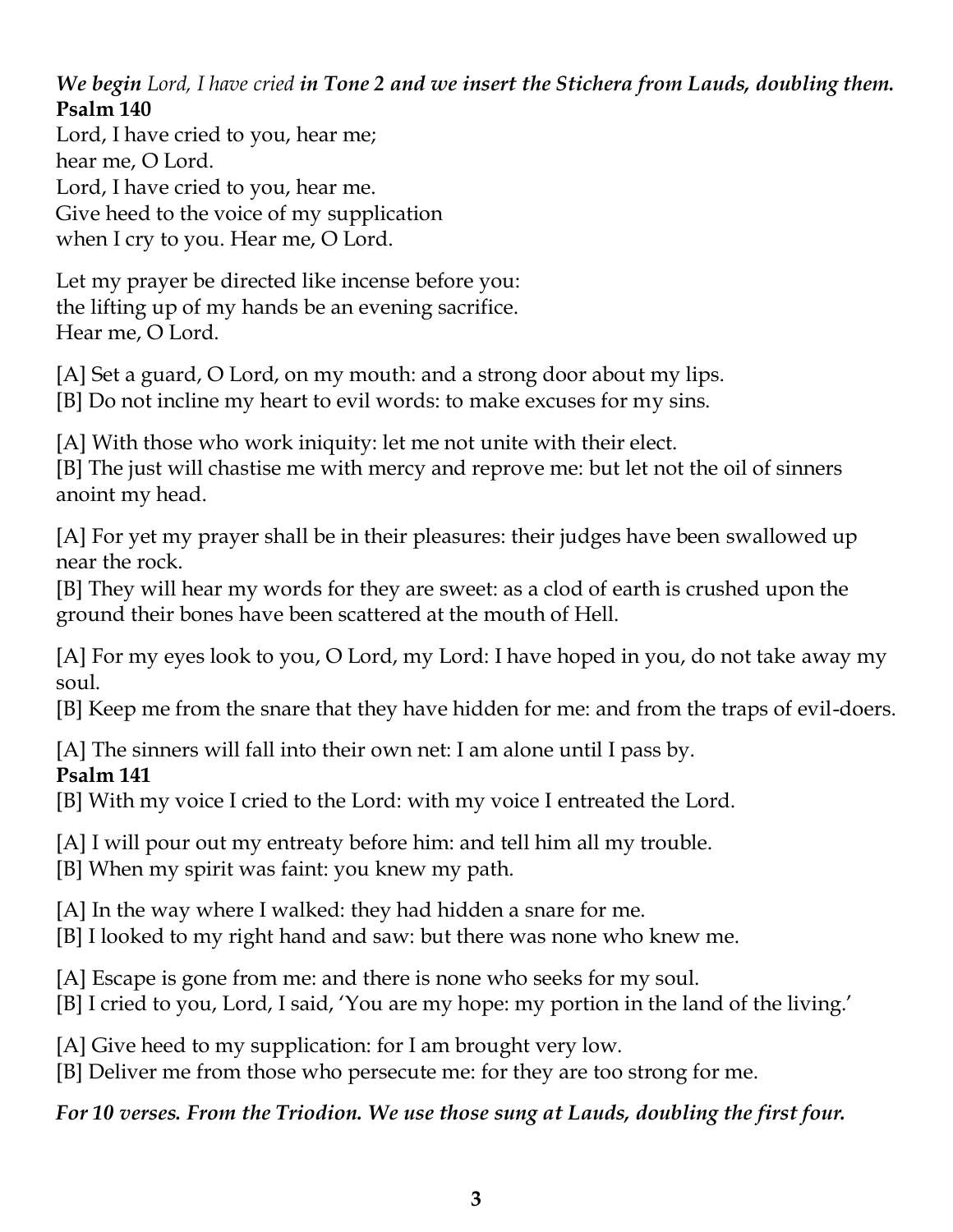#### **10. Bring my soul out of prison: that I may confess your name.**

**Tone 2.** The Sanhedrin of the Jews now hurries together that it may hand over to Pilate the Creator and Fashioner of all things. Oh, the transgressors! Oh, the faithless! Because they are making ready for judgement the One who is coming to judge the living and the dead; they are preparing for the passion the One who cures the passions. Long-suffering Lord, great is your mercy. Glory to you!

#### **9. The just will await me: until you reward me.**

The Sanhedrin of the Jews now hurries together that it may hand over to Pilate the Creator and Fashioner of all things. Oh, the transgressors! Oh, the faithless! Because they are making ready for judgement the One who is coming to judge the living and the dead; they are preparing for the passion the One who cures the passions. Long-suffering Lord, great is your mercy. Glory to you!

#### **8. Out of the depths I have cried to you, O Lord: Lord hear my voice.** *By Monk John. Same Tone.*

Judas the transgressor, O Lord, having dipped his hand with you in the dish at the supper, stretched out his hands to take the silver pieces; and having reckoned up the price of the myrrh, he did not flinch from selling you, who are beyond price; the one who stretched out his feet to be washed, deceitfully kissed the Master to betray him to the transgressors; cast from the choir of Apostles, and having cast down the thirty silver pieces, he did not see your Resurrection on the third day. Through it have mercy on us.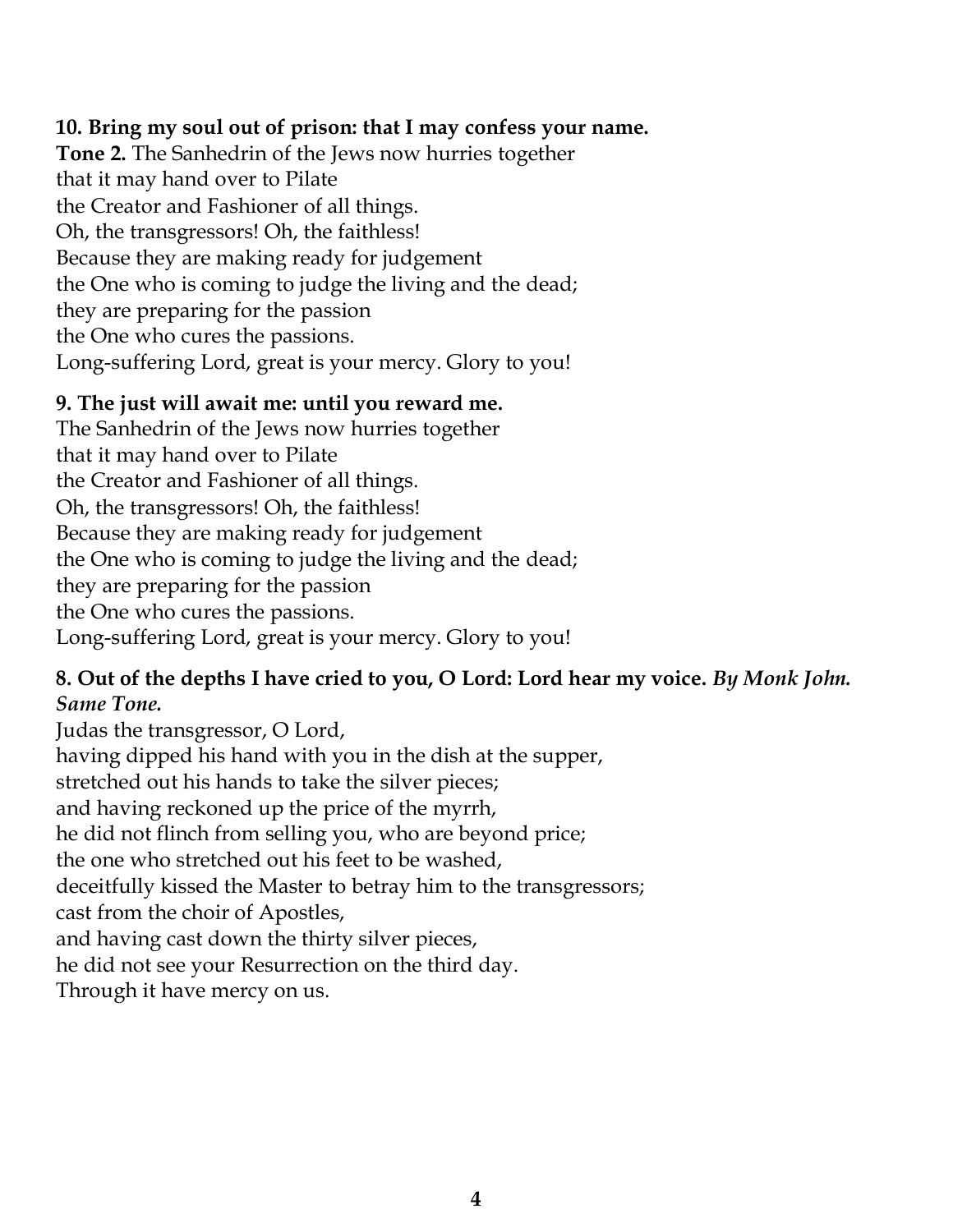# **7. O let your ears be attentive: to the voice of my supplication.** *By Monk John. Same Tone.*

Judas the transgressor, O Lord, having dipped his hand with you in the dish at the supper, stretched out his hands to take the silver pieces; and having reckoned up the price of the myrrh, he did not flinch from selling you, who are beyond price; the one who stretched out his feet to be washed, deceitfully kissed the Master to betray him to the transgressors; cast from the choir of Apostles, and having cast down the thirty silver pieces, he did not see your Resurrection on the third day. Through it have mercy on us.

## **6. If you, Lord, should mark iniquities: Lord, who will stand? But there is forgiveness with you.** *By Monk John. Same Tone.*

Judas the deceitful traitor

handed over the Saviour and Lord with a deceitful kiss;

he sold to the transgressors like a slave the Master of all things;

and like a sheep to the slaughter,

so the Lamb of God, the Son of the Father, followed.

# **5. For your name's sake I have waited for you, O Lord: my soul has waited on your word: my soul has hoped in the Lord.** *By Monk John. Same Tone.*

Judas the deceitful traitor handed over the Saviour and Lord with a deceitful kiss; he sold to the transgressors like a slave the Master of all things; and like a sheep to the slaughter, so the Lamb of God, the Son of the Father, followed.

# **4. From the morning watch until night, from the morning watch: let Israel hope in the Lord.** *By Monk John. Same Tone.*

Judas the slave and deceiver, the disciple and plotter, the friend and accuser, was revealed by his deeds; for he followed the Teacher and inwardly he plotted the betrayal; he said to himself, 'I shall hand him over and gain the money that has been contracted'; he wanted the myrrh to be sold and Jesus to be taken by guile; he gave a kiss; he handed over Christ; and like a sheep to the slaughter so he followed, the only compassionate lover of humankind.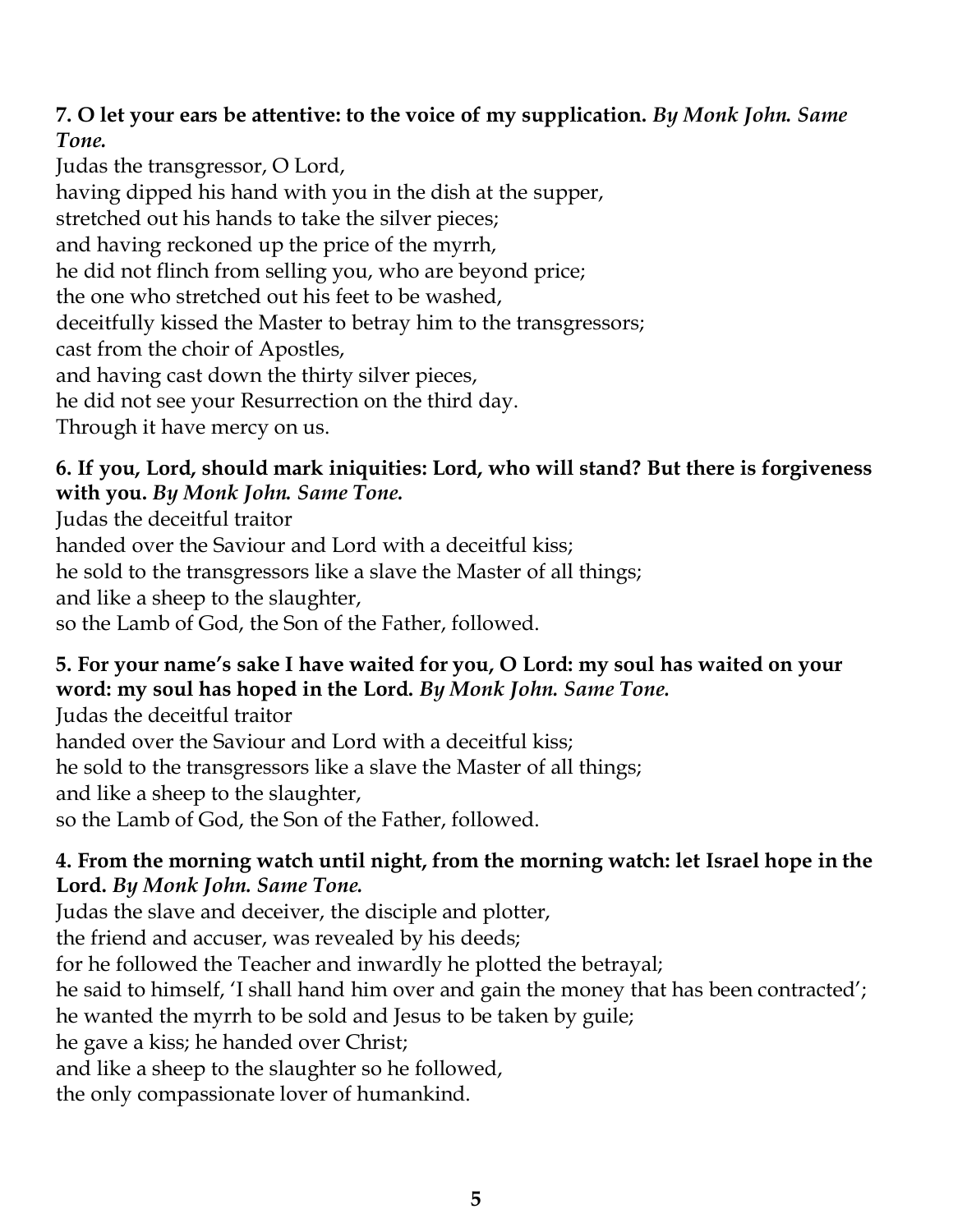## **3. For with the Lord there is mercy, and with him plentiful redemption: and he will redeem Israel from all his iniquities.** *By Monk John. Same Tone.*

Judas the slave and deceiver, the disciple and plotter, the friend and accuser, was revealed by his deeds; for he followed the Teacher and inwardly he plotted the betrayal; he said to himself, 'I shall hand him over and gain the money that has been contracted'; he wanted the myrrh to be sold and Jesus to be taken by guile; he gave a kiss; he handed over Christ; and like a sheep to the slaughter so he followed, the only compassionate lover of humankind.

# **2. Praise the Lord, all you nations: praise him all you peoples.**

The Lamb which Isaiah proclaimed is coming willingly to the slaughter, and gives his back to scourges, his cheeks to blows; he did not turn away his face from the shame of spittings; he is being condemned to a disgraceful death; the Sinless accepts all things willingly, that he may grant to all the resurrection from the dead.

#### **1. For his mercy has been mighty towards us: and the truth of the Lord endures to the ages.**

The Lamb which Isaiah proclaimed is coming willingly to the slaughter, and gives his back to scourges, his cheeks to blows; he did not turn away his face from the shame of spittings; he is being condemned to a disgraceful death; the Sinless accepts all things willingly, that he may grant to all the resurrection from the dead.

## **Glory to the Father and to the Son and to the Holy Spirit, now and ever and to the ages of ages. Amen. Tone 6.**

Judas is truly of the brood of vipers who ate the Manna in the desert and murmured against their Nourisher; for while the food was still in their mouths the ungrateful ones spoke against God; and he, the impious, while bearing in his mouth the heavenly Bread, devised betrayal against the Saviour. O insatiable intent, and inhuman daring! He sold the one who nourished him and handed over to death the Master whom he kissed; truly the transgressor is their son, and with them he has inherited destruction. But, Lord, spare our souls from such inhumanity,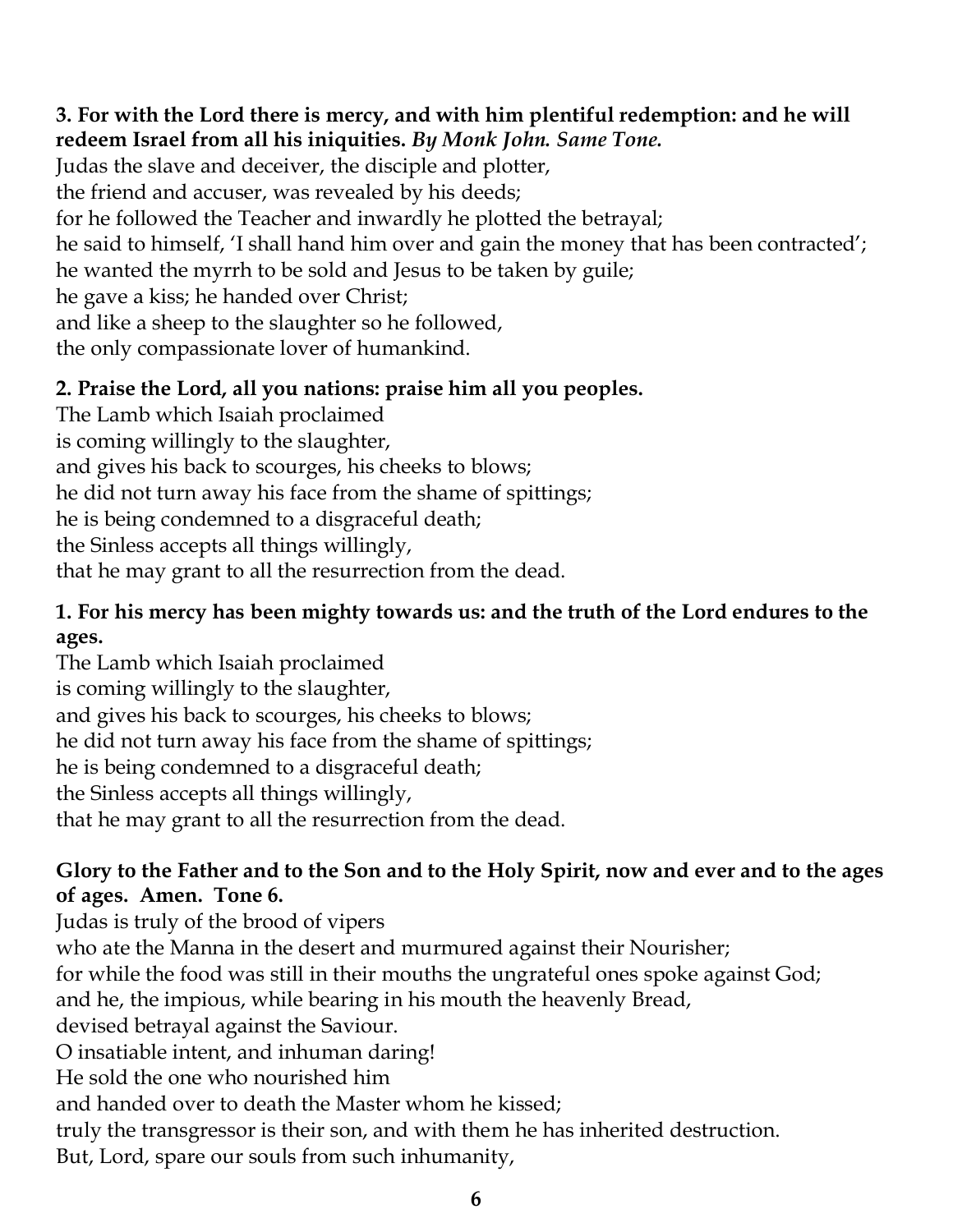who alone are boundless in long-suffering. *After the completion of the Verses, the Entrance with the Holy Gospel.*

## **Deacon/Priest:** Wisdom! Upright!

**Reader:** O Gladsome Light of the holy glory of the immortal Father, heavenly, holy, blessed Jesus Christ. Now that we have come to the setting of the sun and behold the light of evening, we praise God: Father, Son, and Holy Spirit! For meet it is at all times worship You with voices of praise, O Son of God and Giver of Life, therefore all the world does glorify You!

**Deacon/Priest:** Let us attend. **Priest:** Peace be to all. **Reader:** And to your spirit. **Deacon/Priest:** Wisdom.

**Deacon:** The Prokeimenon in the 1st Tone [Ps. 139:1-2]: Rescue me, Lord, from an evil man; / deliver me from an unjust man.

**Reader:** Rescue me, Lord, from an evil man; / deliver me from an unjust man.

**Deacon:** Who have devised injustice in their heart; prepared wars all the day.

**Reader:** Rescue me, Lord, from an evil man; / deliver me from an unjust man.

**Deacon:** Rescue me, Lord, from an evil man;

**Reader:** deliver me from an unjust man.

**Deacon/Priest:** Wisdom!

**Reader:** The Reading is from Exodus. [19:10-19]

# **Deacon/Priest:** Let us attend.

**Reader:** The Lord said to Moses: Go down, solemnly charge the people and purify them to-day and tomorrow, and let them wash their garments; and let them stand ready on the third day; for on the third day the Lord will come down onto mount Sinai before all the people. And you shall separate the round about, saying: Watch yourselves not to ascend the mountain and to touch any of it; anyone who touches the mountain will die the death. A hand shall not touch it; for with stones he shall be stoned, or with a arrow he shall shot down; whether beast or human, he shall not live. But when the sounds and the trumpets and the cloud depart from the mountain, they shall ascend the mountain. Moses came down from the mountain to the people and hallowed them, and they washed their garments. And he said to the people: Get ready for three days, do not approach a woman. It came to pass on the third day, when it was towards dawn, and there were sounds and lightnings and a dark cloud on mount Sinai, the sound of the trumpet echoed loudly; and all the people in the camp trembled. And Moses led the people to the meeting with God outside the camp, and they took their stand beneath the mountain. The whole of mount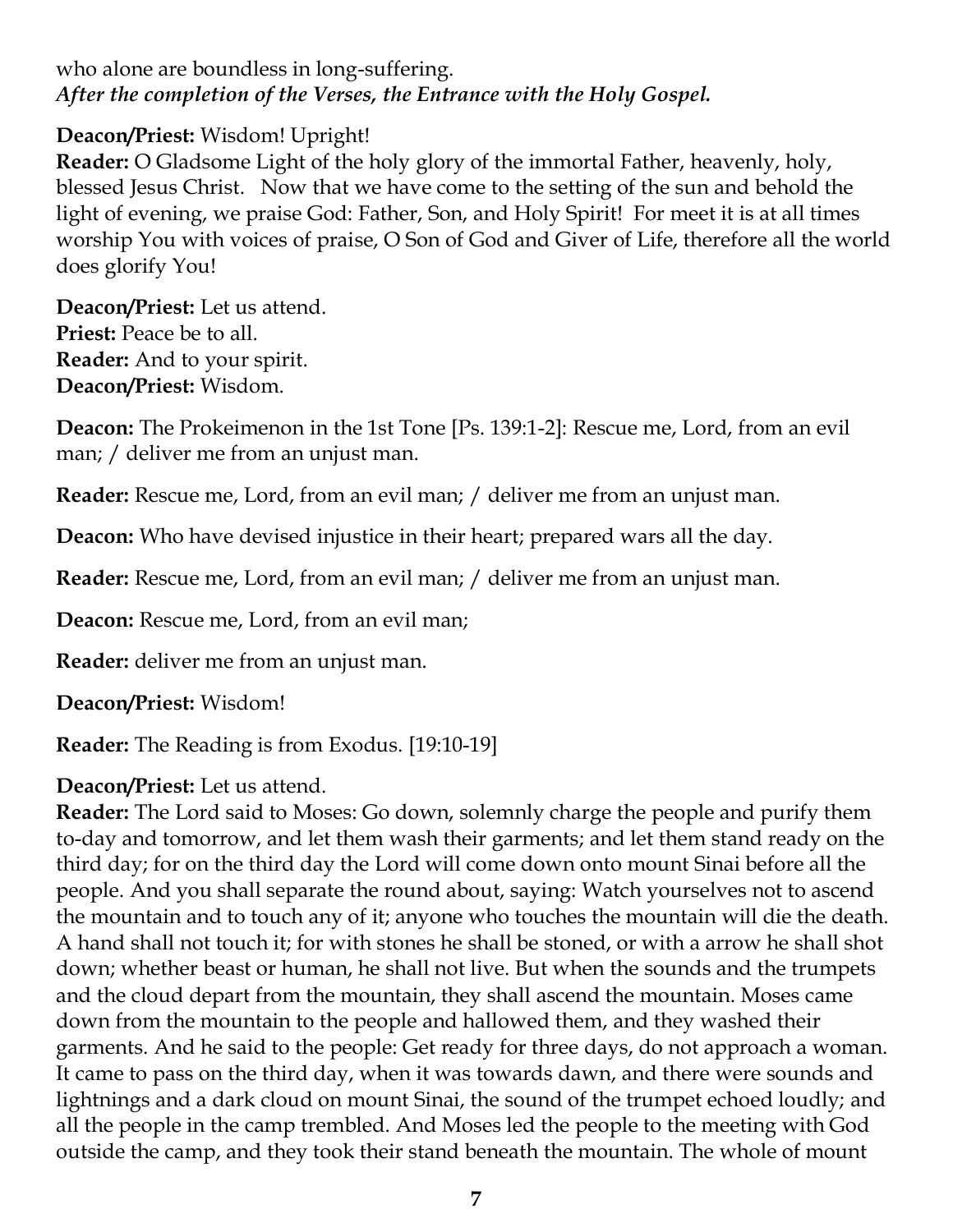Sinai smoked because God had come down upon it in fire, and the smoke went up like the steam from a furnace; and all the people was greatly amazed; and the sounds of the trumpet increased, growing louder and louder. Moses spoke, while God answered him with a sound.

#### **Deacon/Priest:** Wisdom!

**Deacon:** The Prokeimenon in the 7th Tone [Ps. 58] Rescue me from my enemies, O God; / redeem me from those who rise up against me.

**Reader:** Rescue me from my enemies, O God; / redeem me from those who rise up against me.

**Deacon:** Deliver me from those who work iniquity; and save me from men of bloodshed.

**Reader:** Rescue me from my enemies, O God; / redeem me from those who rise up against me.

**Deacon:** Rescue me from my enemies, O God;

**Reader:** redeem me from those who rise up against me.

**Deacon/Priest:** Wisdom!

**Reader:** The reading is from Job. [19-10-19]

**Deacon/Priest:** Let us attend!

**Reader:** The Lord said to Job out of whirlwind and clouds: Who is this that hides counsel from me, keeping words in the heart, while he thinks to hide them from me? Gird your loins like a man, while I shall question you; but you answer me! Where were you when I founded the earth? Tell me, if you possess understanding. Who laid its measures, if you know? Or who drew out a line upon it? On what are its rings fixed? Who is the one who placed a cornerstone upon it? When the stars came into being, all my angels praised me with a loud voice; I fenced the sea with gates, when it was being delivered, coming out of its mother's womb; I placed a cloud for it as clothing, I swaddled it in mist; I placed limits for it, placing bars and gates round it. I said to it: As far as this you shall go, and you shall not go further, but your waves shall break in yourself. Or did I order the morning light in your time? the morning star to see its place, to lay hold on the wings of the earth, to shake off the ungodly from it? Or have you taken earth and clay and fashioned a living and speaking being, have you placed him on the earth? Have you taken light from the ungodly, and smashed the arm of the proud? Have you come to the source of the sea, trodden in the steps of the abyss? Do the gates of death open to you in fear, when they saw you did Hell's gate-keepers tremble? Have you been instructed in the breadth of it, the earth beneath heaven? Tell me, how great is it? In what land does the light pitch camp? What is the place of darkness? If you could bring me to its bounds, if you knew its paths, would you know it because you had been born then, because the number of your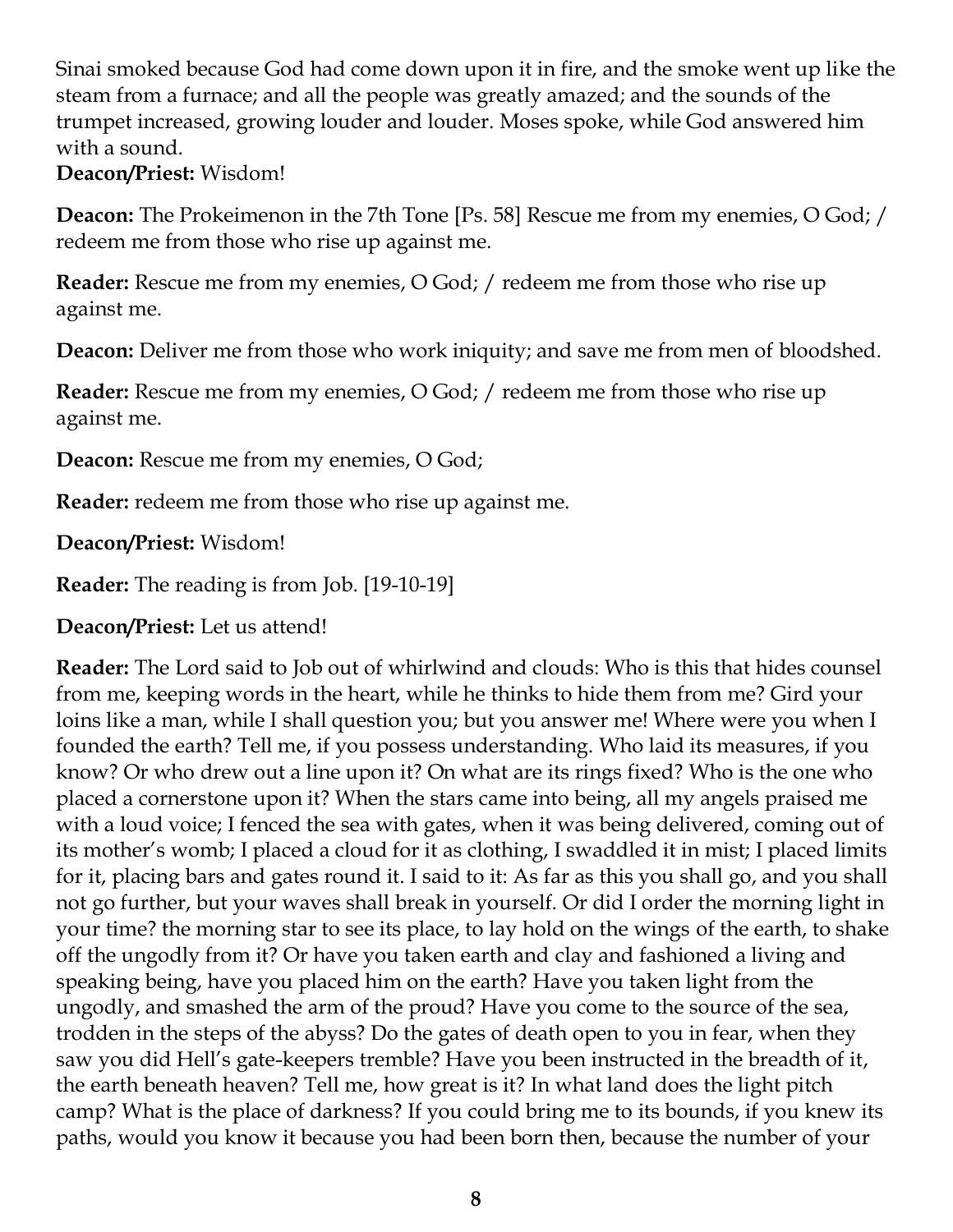years is great? Job answered the Lord and said: I know that you can do all things, while nothing is impossible for you. For who is he that hides counsel from you? Being sparing of words and thinks to hide them from you? Who will declare to me what I did not know, great and wonderful things what I did not understand? Hear me, Lord, and I shall speak; I shall ask you, but do you teach me; I have heard of your report by ear before, but now my eye has seen you.

**Deacon/Priest***:* Wisdom!

**Reader:** The reading from the Prophecy of Isaias. [50:4-11]

**Deacon/Priest:** Let us attend.

**Reader:** The Lord gives me a tongue of instruction to know when it is right to say a word; he has set me early, early, he has given me a ear for hearing; and the instruction of the Lord, the Lord, opens my ears, while I neither disobey nor gainsay. I gave my back to the scourges, my cheeks to blows, my face I did not turn away from the shame of spittings; and the Lord, the Lord became my helper, therefore I was not turned back, but set my face as a firm rock and I knew that I would in no way be shamed, because he who justifies me is near. Who the one who contends with me? Let him stand up with me together. Who is the one who contends with me? Let him come near me. See, the Lord, the Lord, will help me; who will do me wrong? See, you will all grow old as a garment, and as a moth he devours you. Who among you fears the Lord? Let him obey the voice of his servant. You who walk in darkness and in whom there is no light, trust in the name of the Lord and rely upon God. See, all of you, kindle a fire and make a flame strong; walk in the light of your fire, and in the flame which you have set burning; through me all these things have befallen you; in grief you will sleep.

**Deacon/Priest:** Again and again in peace let us pray to the Lord. **Reader:** Lord, have mercy.

**Deacon/Priest:** Help us, save us, have mercy on us, and keep us, O God, by your grace. **Reader:** Lord, have mercy.

**Deacon/Priest:** Remembering our all-holy, pure, most blessed, and glorious Lady, the Birthgiver of God and ever-virgin Mary, with all the saints, let us offer ourselves and one another, and our whole life to Christ God. **Reader:** To You, O Lord.

**Deacon/Priest:** Let us pray to the Lord. **Reader:** Lord, have mercy.

**Priest:** for you are holy, our God and rest in the holy place, and to you we send up glory, to the Father and to the Son and to the Holy Spirit, now and ever. . .

**Deacon/Priest:** . . . and to the ages of ages.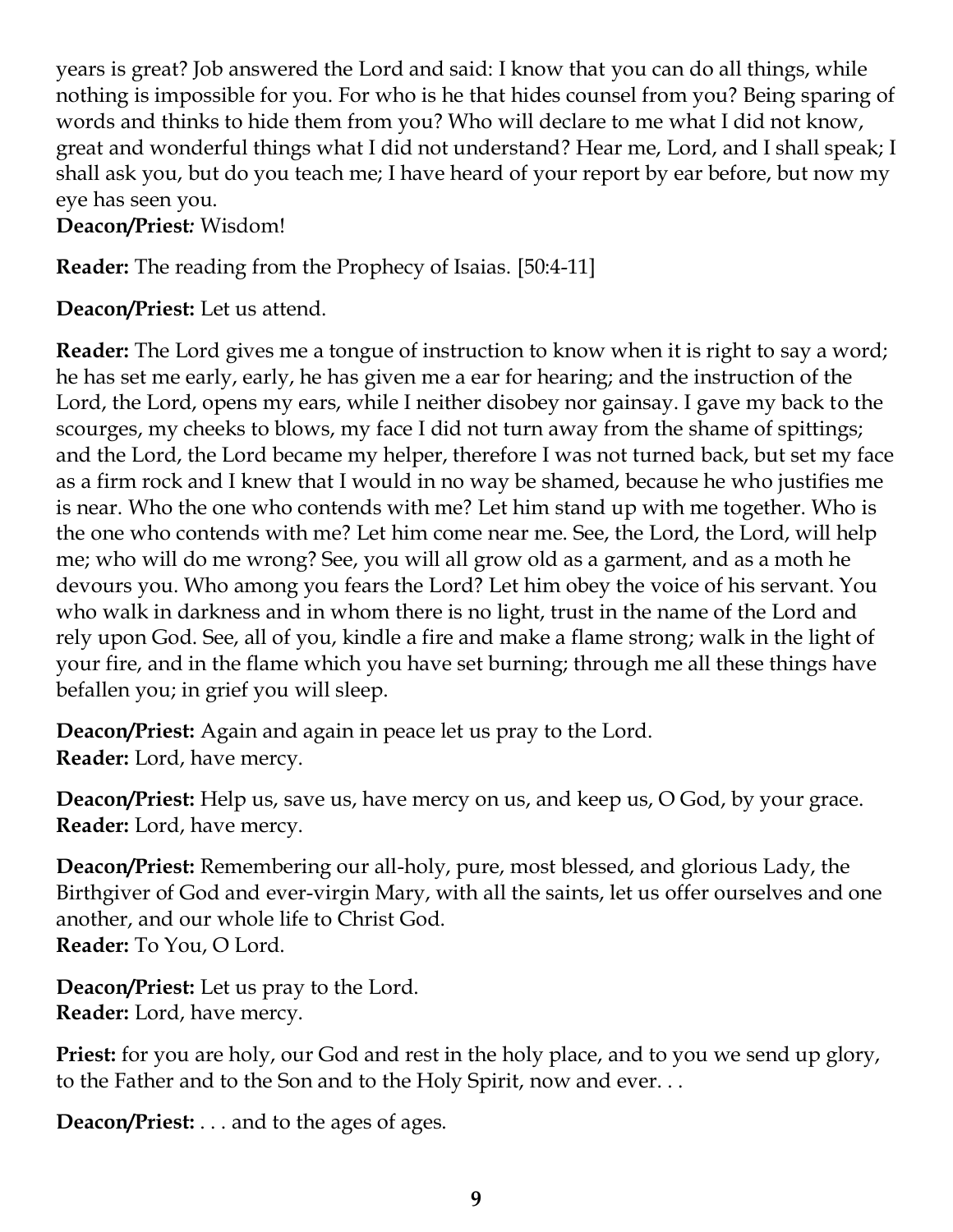## **Reader:** Amen. **(sings the Trisagion)**

Holy God, Holy Mighty, Holy Immortal, have mercy on us. Holy God, Holy Mighty, Holy Immortal, have mercy on us. Holy God, Holy Mighty, Holy Immortal, have mercy on us. Glory to the Father and to the Son and to the Holy Spirit, now and ever and to the ages of ages. Amen. Holy Immortal, have mercy on us. Holy God, Holy Mighty, Holy Immortal, have mercy on us.

#### **Deacon/Priest:** Wisdom!

**Reader:** The Prokeimenon in the 7th Tone [Ps. 2] The rulers were gathered together / against the Lord and against his Christ.

**People:** The rulers were gathered together / against the Lord and against his Christ.

**Reader:** Why did the nations rage, and the peoples meditate vain things?

**People:** The rulers were gathered together / against the Lord and against his Christ.

**Reader:** The rulers were gathered together

**People:** against the Lord and against his Christ.

**Deacon/Priest:** Wisdom!

**Reader:** The Reading is from the 1st Epistle of Paul to the Corinthians. [11:23-32]

**Deacon/Priest:** Let us attend!

**Reader:** Brethren, I have received from the Lord what I have also handed on to you, that the Lord Jesus in the night he was handed over took bread and having given thanks broke it and said: Take, eat; this is my body broken for you; do this in memory of me. Likewise the cup also after supper, saying: This cup is the new testament in my blood; do this, as often as you drink it, in memory of me. For as often as you eat this bread and drink this cup, you proclaim the Lord's death, until he comes. So that whoever eats this bread or drinks the cup of the Lord unworthily, shall be guilty of the Lord's body and blood. Let each one then test himself, and so let him eat of this bread and drink of the cup; for one who eats and drinks unworthily eats and drinks judgement to himself, not discerning the Lord's body. Because of this many among you are weak and sick and some have fallen asleep. But if we discerned ourselves, we would not be judged. But when we are judged, we are being disciplined by the Lord, that we may not be condemned with the world. **Priest:** Peace to you.

**Reader:** And to your spirit.

**Reader:** Alleluia in the 6th Tone.

**People:** Alleluia, Alleluia, Alleluia.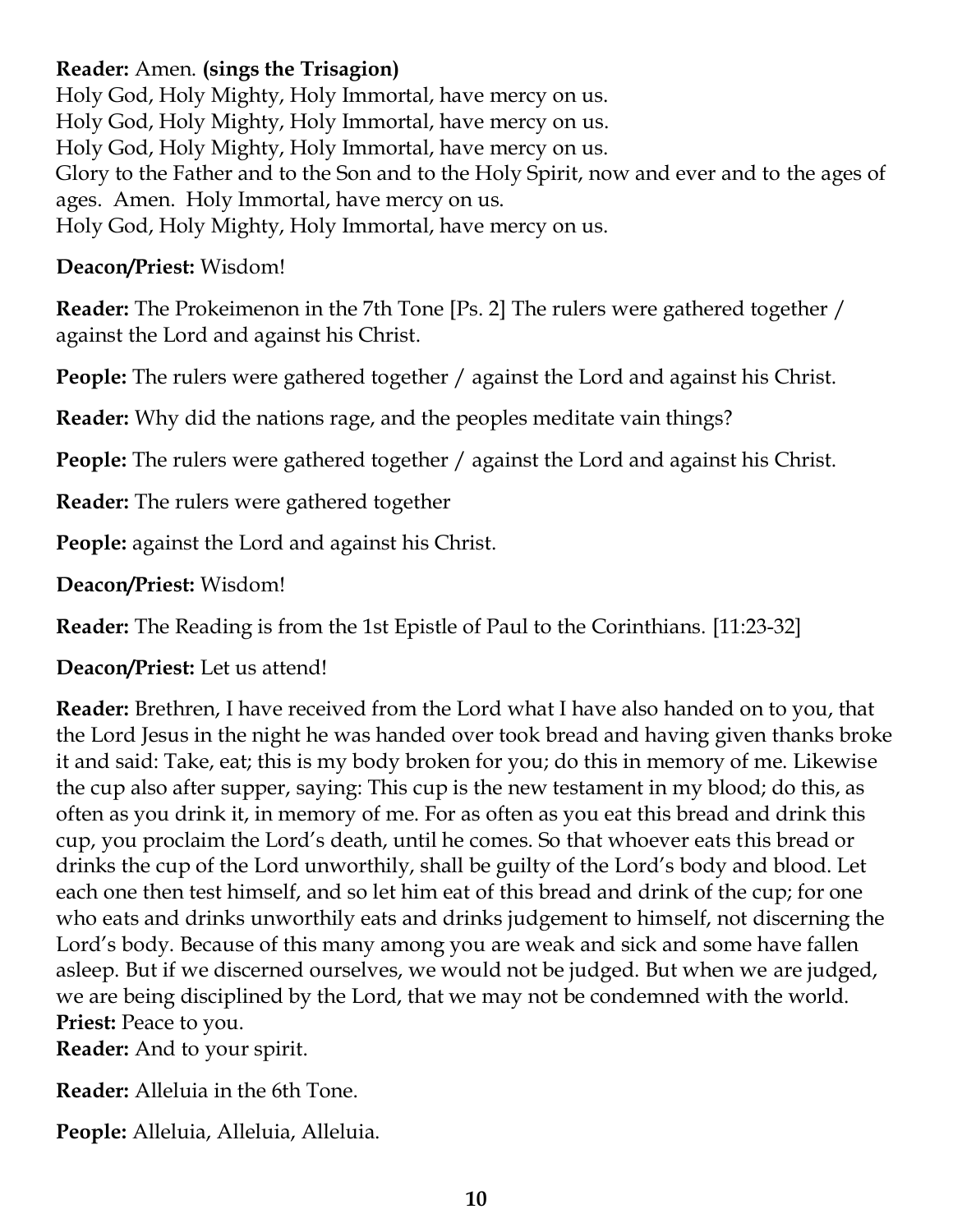**Reader:** Blessed is the one who considers the poor and needy.

**People:** Alleluia, Alleluia, Alleluia.

**Reader:** My enemies spoke evil of me, 'When will he die and his name perish?'

**People:** Alleluia, Alleluia, Alleluia.

**Reader:** One who ate my bread lifted up his heel against me.

**People:** Alleluia, Alleluia, Alleluia.

**Deacon/Priest:** Wisdom. Upright. Let us hear the holy Gospel.

**Priest:** Peace to all.

**Reader:** And to your spirit.

**Priest:** The reading is from the holy Gospel according to Matthew.

**Reader:** Glory to you, Lord, glory to you!

**Deacon/Priest:** Let us attend.

[**The priest reads** Matt. 26:2-20, John 13:3-17, Matt. 26:21-39, Luke 22:43-44, Matt. 26:40-75. 27:1-5]

# **After the reading:**

**Reader:** Glory to you, Lord, glory to you!

*The Liturgy of St Basil the Great continues on page 120 in the pew book.*

**Instead of "Let us who mystically represent the Cherubim…" we sing the following:** Of your Mystical Supper, Son of God, receive me today as a communicant, for I will not speak of your mysteries to your enemies, neither like Judas will I give you a kiss, but like the thief will I confess you, "Remember me, Lord, in your kingdom." Alleluia! Alleluia! Alleluia!

# **Instead of "That we may welcome…" we sing:**

Of your Mystical Supper, Son of God, receive me today as a communicant, for I will not speak of your mysteries to your enemies, neither like Judas will I give you a kiss, but like the thief will I confess you, "Remember me, Lord, in your kingdom." Alleluia! Alleluia! Alleluia!

# **Instead of "It is truly meet to bless you, O Theotokos…" we sing:**

Come, O faithful! Let us enjoy the Master's hospitality, the Banquet of Immortality! In the upper chamber with uplifted minds, let us receive the exalted words of the Word Whom we magnify!

# **Communion Hymn:**